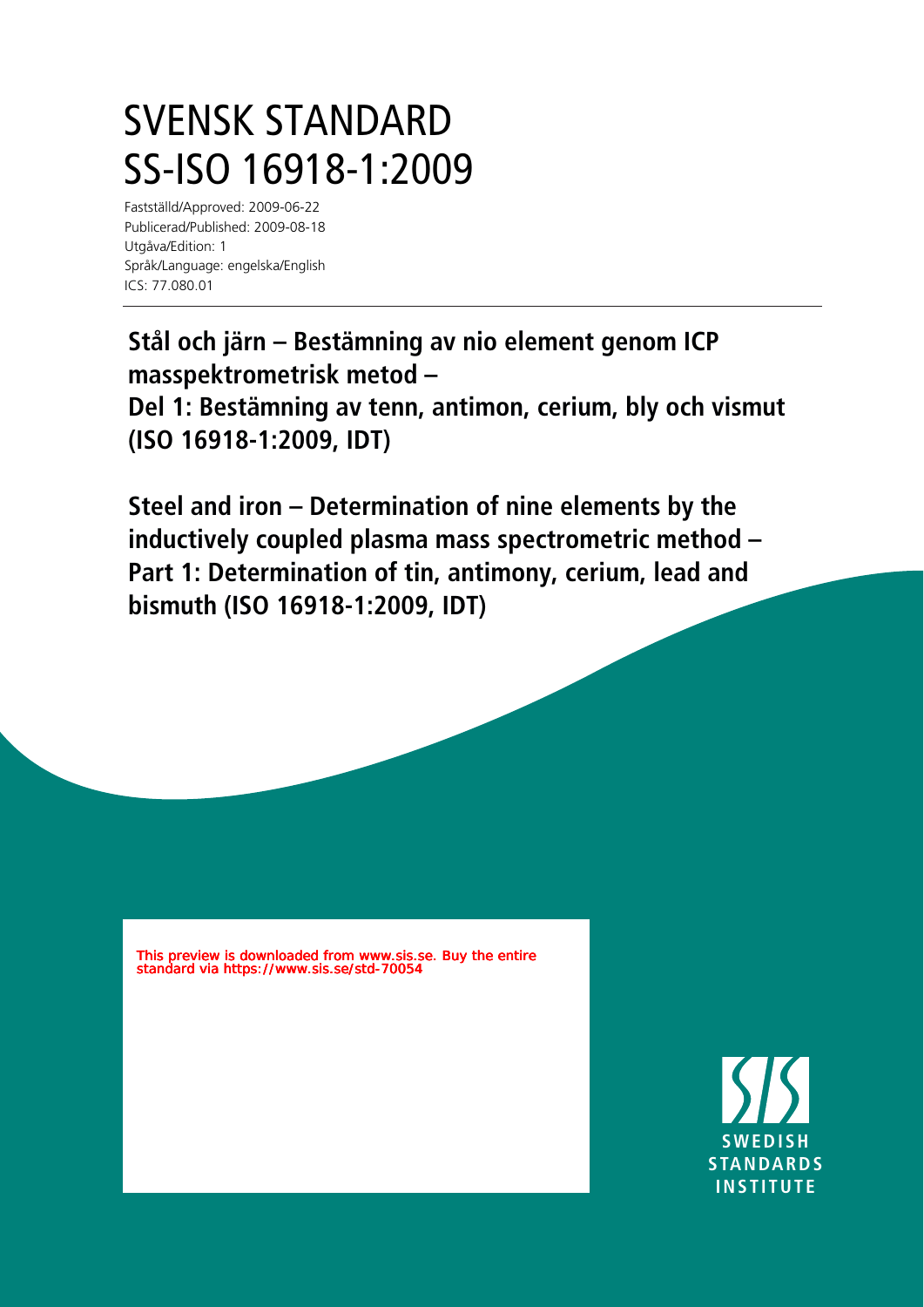# Hitta rätt produkt och ett leveranssätt som passar dig

#### Standarder

Genom att följa gällande standard både effektiviserar och säkrar du ditt arbete. Många standarder ingår dessutom ofta i paket.

#### Tjänster

Abonnemang är tjänsten där vi uppdaterar dig med aktuella standarder när förändringar sker på dem du valt att abonnera på. På så sätt är du säker på att du alltid arbetar efter rätt utgåva.

e-nav är vår online-tjänst som ger dig och dina kollegor tillgång till standarder ni valt att abonnera på dygnet runt. Med e-nav kan samma standard användas av flera personer samtidigt.

#### Leveranssätt

Du väljer hur du vill ha dina standarder levererade. Vi kan erbjuda dig dem på papper och som pdf.

#### Andra produkter

Vi har böcker som underlättar arbetet att följa en standard. Med våra böcker får du ökad förståelse för hur standarder ska följas och vilka fördelar den ger dig i ditt arbete. Vi tar fram många egna publikationer och fungerar även som återförsäljare. Det gör att du hos oss kan hitta över 500 unika titlar. Vi har även tekniska rapporter, specikationer och "workshop agreement". Matriser är en översikt på standarder och handböcker som bör läsas tillsammans. De finns på sis.se och ger dig en bra bild över hur olika produkter hör ihop.

#### Standardiseringsprojekt

Du kan påverka innehållet i framtida standarder genom att delta i någon av SIS ca 400 Tekniska Kommittéer.

# Find the right product and the type of delivery that suits you

#### Standards

By complying with current standards, you can make your work more efficient and ensure reliability. Also, several of the standards are often supplied in packages.

#### Services

Subscription is the service that keeps you up to date with current standards when changes occur in the ones you have chosen to subscribe to. This ensures that you are always working with the right edition.

e-nav is our online service that gives you and your colleagues access to the standards you subscribe to 24 hours a day. With e-nav, the same standards can be used by several people at once.

#### Type of delivery

You choose how you want your standards delivered. We can supply them both on paper and as PDF files.

#### Other products

We have books that facilitate standards compliance. They make it easier to understand how compliance works and how this benefits you in your operation. We produce many publications of our own, and also act as retailers. This means that we have more than 500 unique titles for you to choose from. We also have technical reports, specifications and workshop agreements. Matrices, listed at sis.se, provide an overview of which publications belong together.

#### Standardisation project

You can influence the content of future standards by taking part in one or other of SIS's 400 or so Technical Committees.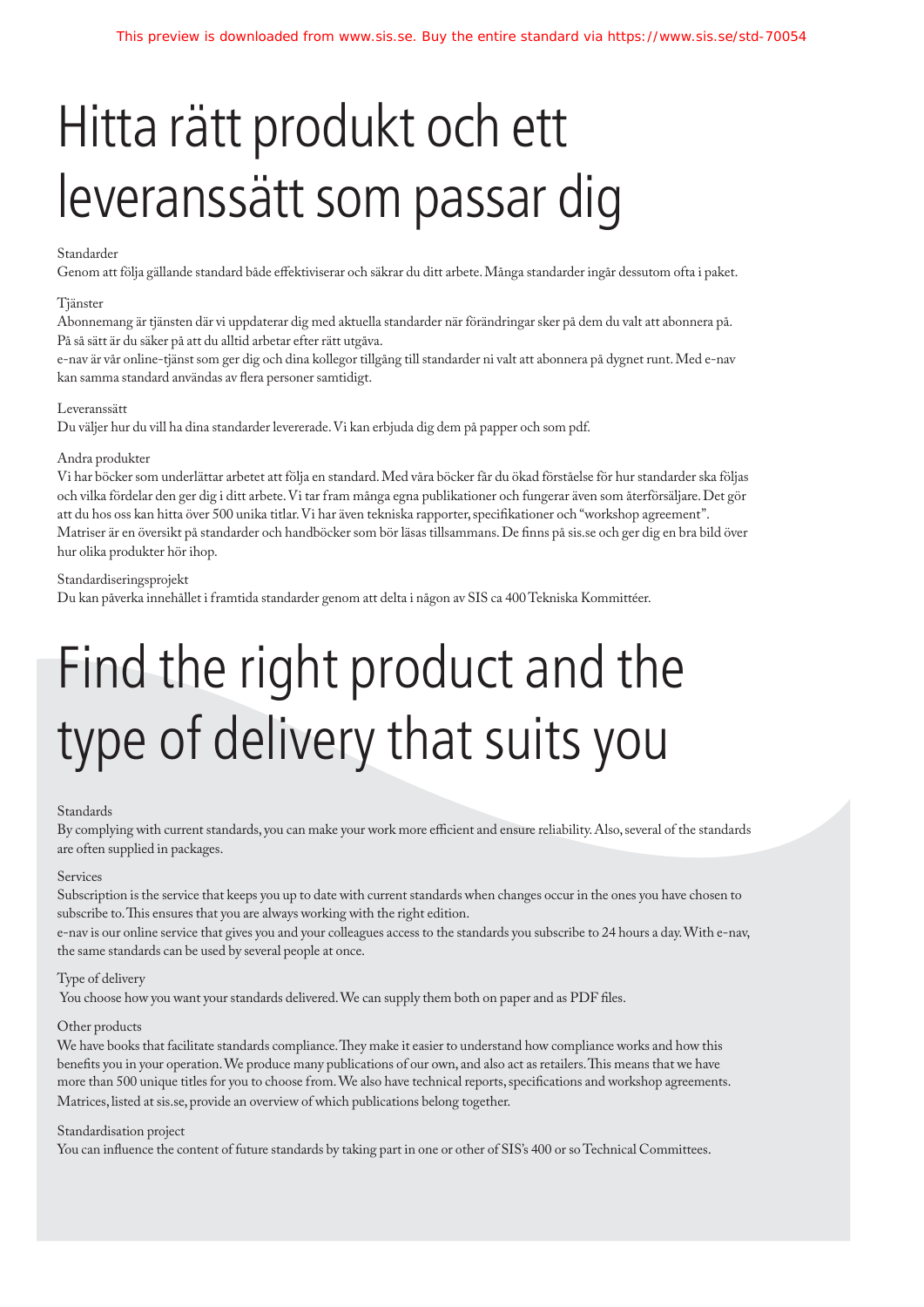Den internationella standarden ISO 16918-1:2009 gäller som svensk standard. Detta dokument innehåller den officiella engelska versionen av ISO 16918-1:2009.

The International Standard ISO 16918-1:2009 has the status of a Swedish Standard. This document contains the official English version of ISO 16918-1:2009.

© Copyright/Upphovsrätten till denna produkt tillhör SIS, Swedish Standards Institute, Stockholm, Sverige. Användningen av denna produkt regleras av slutanvändarlicensen som återfinns i denna produkt, se standardens sista sidor.

© Copyright/Upphovsrätten till denna produkt tillhör SIS, Swedish Standards Institute, Stockholm, Sverige. Användningen<br>av denna produkt regleras av slutanvändarlicensen som återfinns i denna produkt, se standardens sista

Upplysningar om sakinnehållet i standarden lämnas av SIS, Swedish Standards Institute, telefon 08-555 520 00. Standarder kan beställas hos SIS Förlag AB som även lämnar allmänna upplysningar om svensk och utländsk standard.

Information about the content of the standard is available from the Swedish Standards Institute (SIS), tel +46 8 555 520 00. Standards may be ordered from SIS Förlag AB, who can also provide general information about Swedish and foreign standards.

SIS Förlag AB, SE 118 80 Stockholm, Sweden. Tel: +46 8 555 523 10. Fax: +46 8 555 523 11. E-mail: sis.sales@sis.se Internet: www.sis.se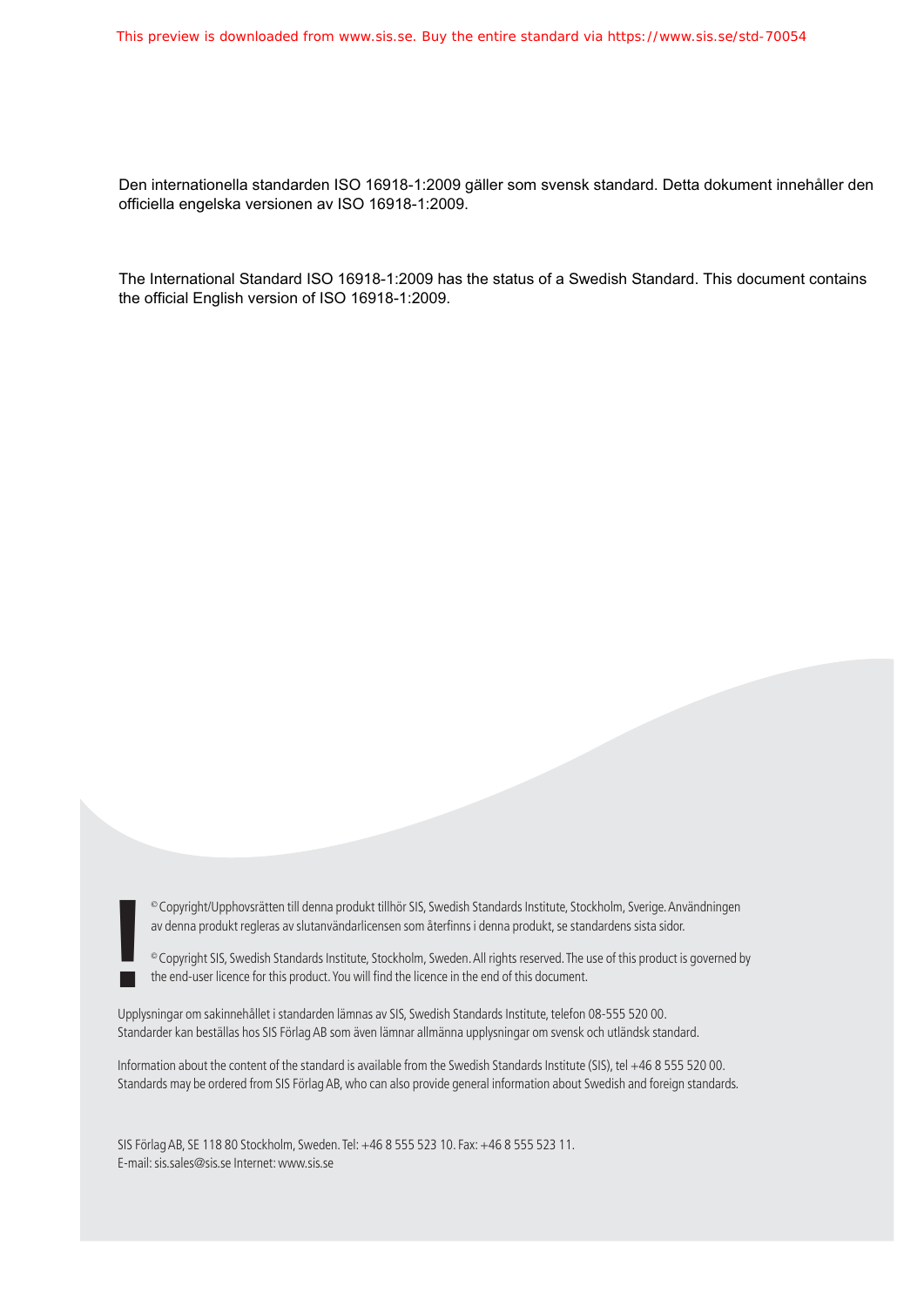## **Contents**

| 1                                                                                                |                                                                                    |  |
|--------------------------------------------------------------------------------------------------|------------------------------------------------------------------------------------|--|
| $\mathbf{2}$                                                                                     |                                                                                    |  |
| 3                                                                                                |                                                                                    |  |
| 4                                                                                                |                                                                                    |  |
| 5                                                                                                |                                                                                    |  |
| 6<br>6.1<br>6.2                                                                                  |                                                                                    |  |
| 7                                                                                                |                                                                                    |  |
| 8                                                                                                |                                                                                    |  |
| 9<br>9.1<br>9.2<br>9.3                                                                           |                                                                                    |  |
| 10<br>10.1<br>10.2                                                                               |                                                                                    |  |
| 11<br>11.1<br>11.2                                                                               | Preparation of internal standard solutions ("internal standards") - Y, Rh and Lu 9 |  |
| 12 <sup>2</sup><br>$12.1$<br>12.2                                                                |                                                                                    |  |
| 13                                                                                               |                                                                                    |  |
| 14                                                                                               |                                                                                    |  |
| 15                                                                                               |                                                                                    |  |
| 16<br>16.1<br>16.2                                                                               |                                                                                    |  |
| 17                                                                                               |                                                                                    |  |
| Annex A (informative) Additional information on the international co-operative tests 18          |                                                                                    |  |
| Annex B (informative) Interferences in the determination of elements Sn, Sb, Ce, Pb and Bi using |                                                                                    |  |
|                                                                                                  |                                                                                    |  |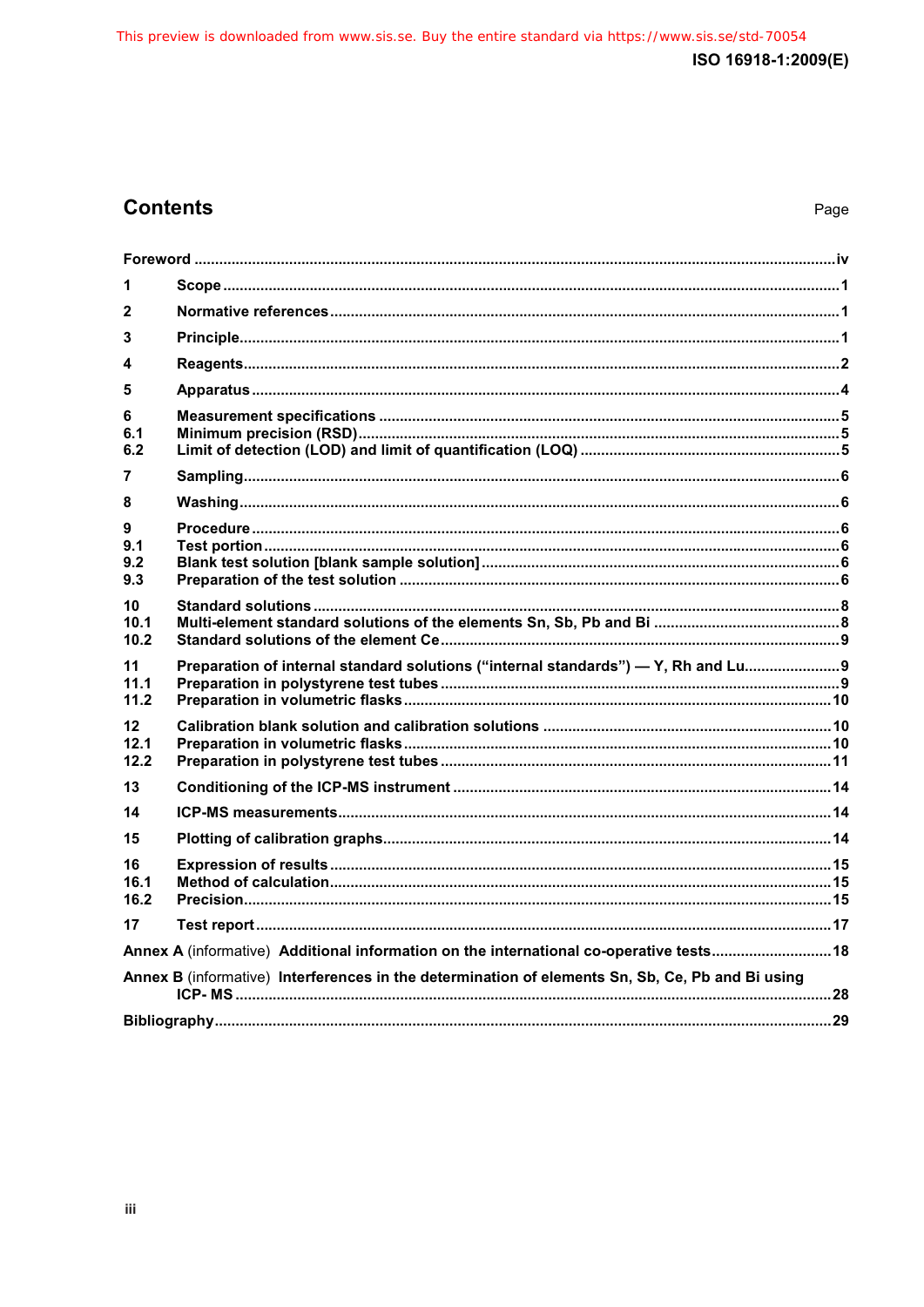### **Foreword**

ISO (the International Organization for Standardization) is a worldwide federation of national standards bodies (ISO member bodies). The work of preparing International Standards is normally carried out through ISO technical committees. Each member body interested in a subject for which a technical committee has been established has the right to be represented on that committee. International organizations, governmental and non-governmental, in liaison with ISO, also take part in the work. ISO collaborates closely with the International Electrotechnical Commission (IEC) on all matters of electrotechnical standardization.

International Standards are drafted in accordance with the rules given in the ISO/IEC Directives, Part 2.

The main task of technical committees is to prepare International Standards. Draft International Standards adopted by the technical committees are circulated to the member bodies for voting. Publication as an International Standard requires approval by at least 75 % of the member bodies casting a vote.

Attention is drawn to the possibility that some of the elements of this document may be the subject of patent rights. ISO shall not be held responsible for identifying any or all such patent rights.

ISO 16918-1 was prepared by Technical Committee ISO/TC 17, *Steel*, Subcommittee SC 1, *Methods of determination of chemical composition*.

ISO 16918 consists of the following parts, under the general title *Steel and iron — Determination of nine elements by the inductively coupled plasma mass spectrometric method*:

- *Part 1: Determination of tin, antimony, cerium, lead and bismuth*
- *Part 2: Determination of boron, silver, indium and thallium*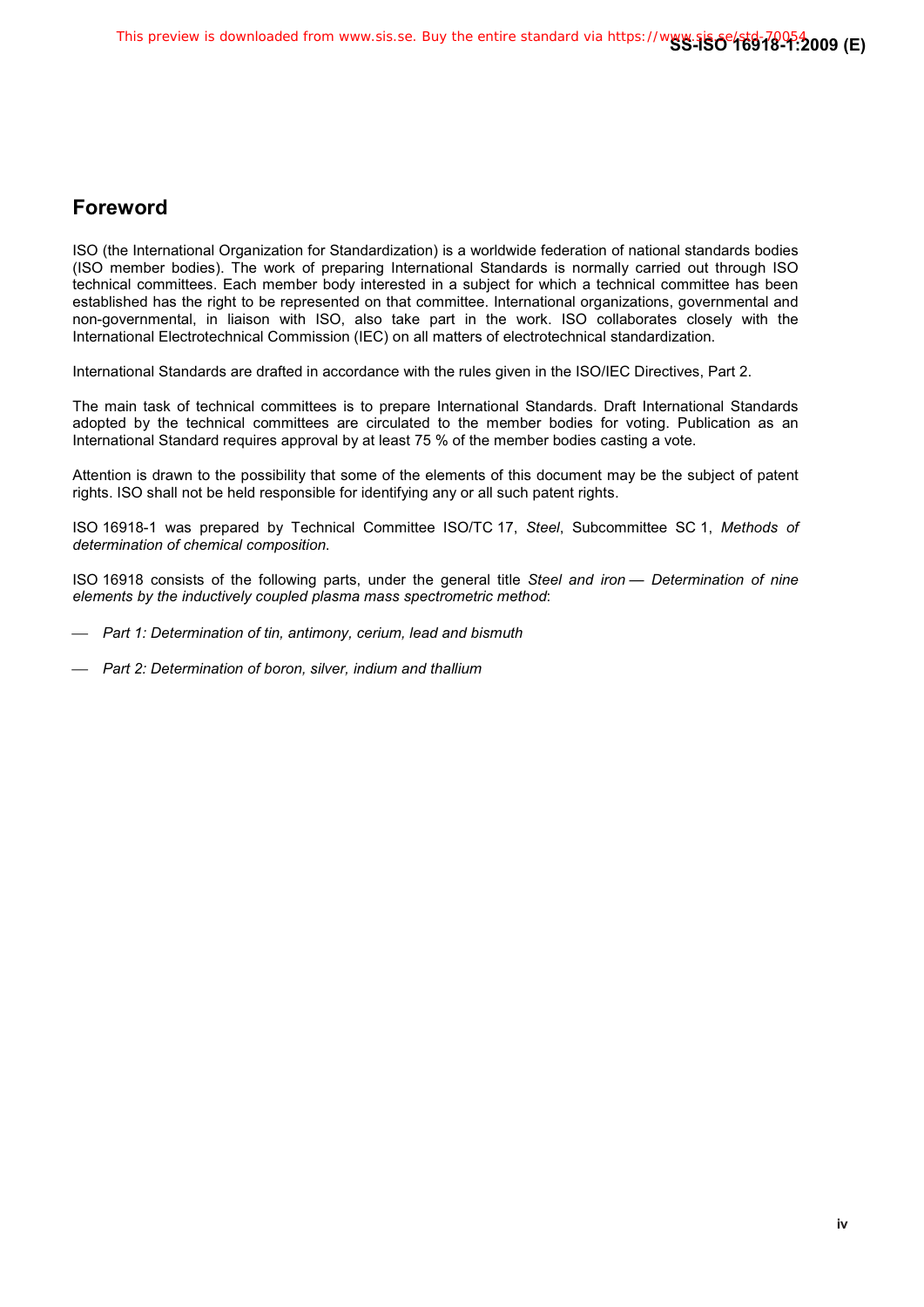This preview is downloaded from www.sis.se. Buy the entire standard via https://www.sis.se/std-70054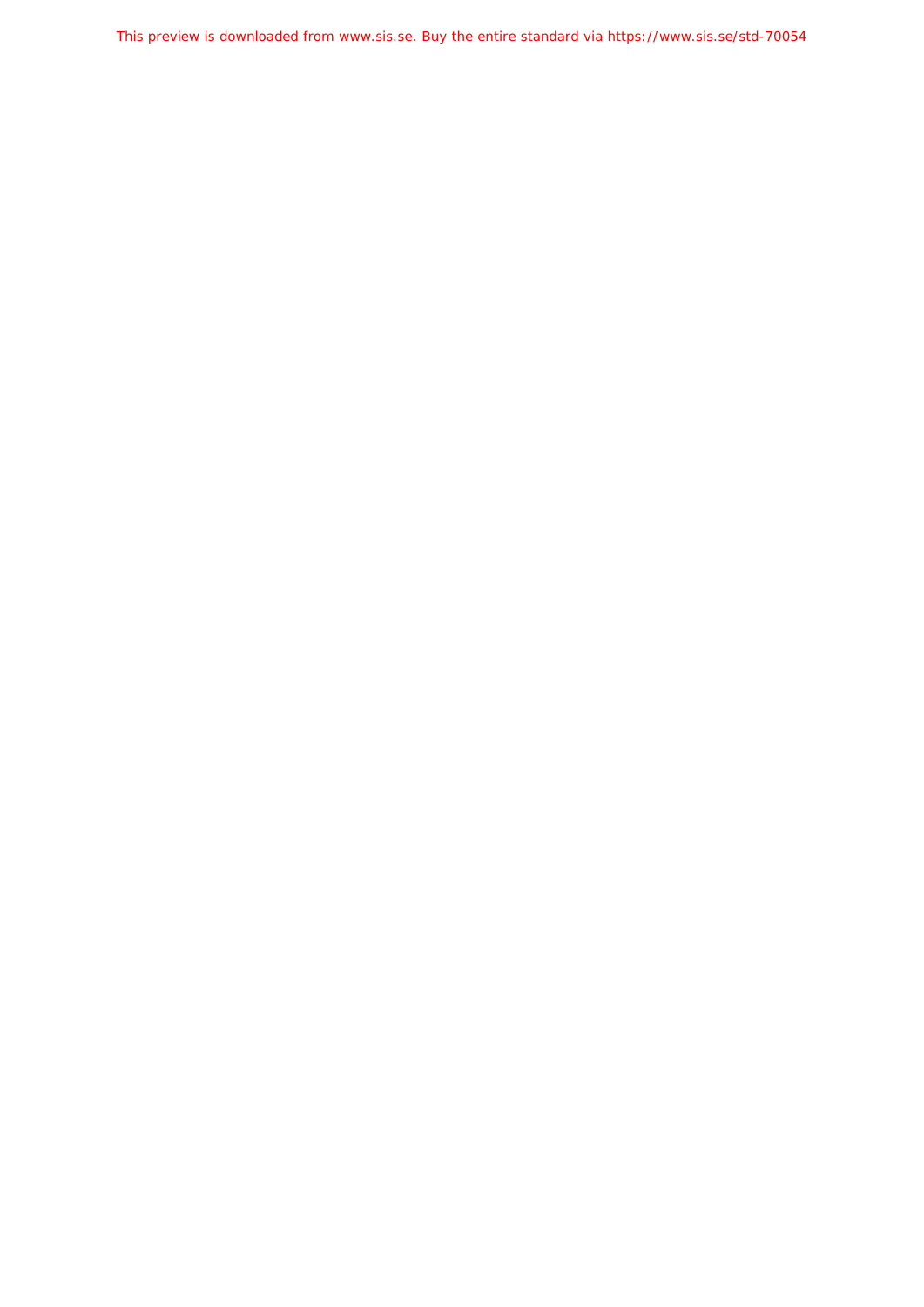# **Steel and iron — Determination of nine elements by the inductively coupled plasma mass spectrometric method —**

# Part 1: **Determination of tin, antimony, cerium, lead and bismuth**

#### **1 Scope**

This part of ISO 16918 specifies a method for analysing steel and iron for the trace element determinations of Sn, Sb, Ce, Pb and Bi using inductively coupled plasma mass spectrometry (ICP-MS). The method is applicable for trace elements in the mass fraction ranges (μg/g) as follows:

Sn: 5 μg/g to 200 μg/g; Sb: 1 μg/g to 200 μg/g; Ce: 10 μg/g to 1 000 μg/g; Pb: 0,5 μg/g to 100 μg/g; Bi: from 0,3 μg/g to 30 μg/g.

Interferences in the determination of trace elements using ICP-MS are listed in Annex B.

#### **2 Normative references**

The following referenced documents are indispensable for the application of this document. For dated references, only the edition cited applies. For undated references, the latest edition of the referenced document (including any amendments) applies.

ISO 648, *Laboratory glassware — Single-volume pipettes*

ISO 1042, *Laboratory glassware — One-mark volumetric flasks*

ISO 14284, *Steel and iron — Sampling and preparation of samples for the determination of chemical composition*

### **3 Principle**

A test portion is dissolved in an acid-mixture of hydrochloric acid, nitric acid and hydrofluoric acid using either a microwave-assisted system or a traditional hot plate.

Diluted wet-digested samples are introduced into an inductively coupled plasma mass spectrometer (ICP-MS), via a peristaltic pump. Simultaneous measurements of the intensities of elements with atomic mass units of concern (mass spectra) are carried out using ICP-MS techniques.

Calibration blank and calibration solutions are matrix-matched with the major elements of steel, and mineral acids are used for wet-digestion.

Internal standards are used throughout in order to compensate for any instrument drift.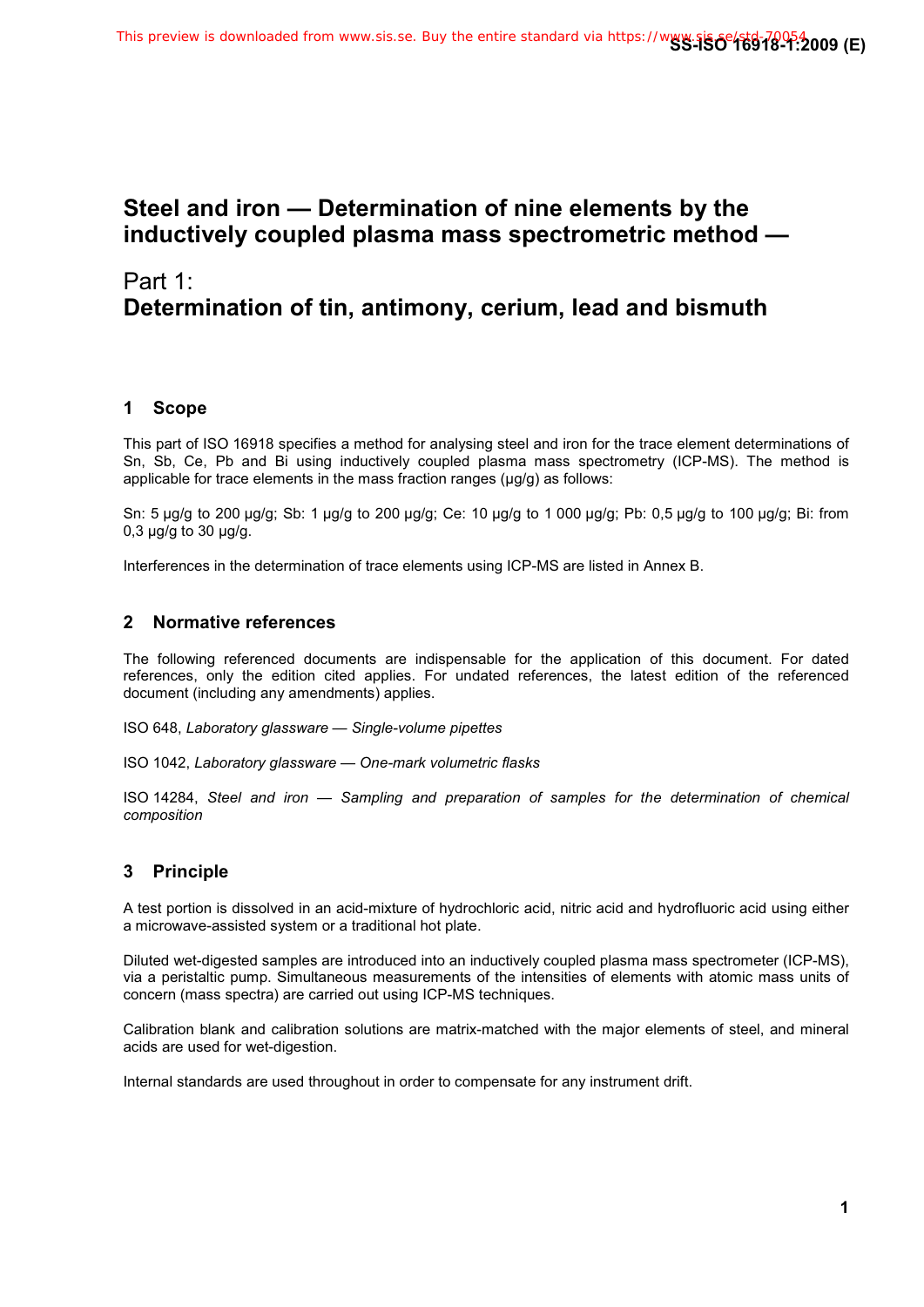#### **4 Reagents**

**ISO 16918-1:2009(E)** 

During the analysis, unless other stated, use only reagents of high purity quality containing less than 0,000 1 % mass fraction of each element or equivalent purity. The % given below refers to % mass fraction.

- **4.1 Hydrochloric acid**, 30 % HCl,  $\rho$  1, 15 g/ml or 38 %,  $\rho$  1, 19 g/ml.
- **4.2 Nitric acid, 70 % HNO<sub>3</sub>,**  $\rho$  **1,42 g/ml.**
- **4.3 Hydrofluoric acid, 49 % HF,**  $\rho$  **1,16 g/ml.**
- **4.4 Nitric acid, 65 % HNO<sub>3</sub>,**  $\rho$  **1,40 g/ml.**
- **4.5 Ultra-pure water**, produced by a water purification system giving a resistivity of 18 M $\Omega$ /cm or higher.

#### **4.6 Washing solution for ICP-MS**.

In a 500 ml plastic bottle (e.g. polyethylene) pour about 400 ml of ultra-pure water (4.5), then add 15 ml hydrochloric acid (4.1), 5 ml nitric acid (4.2) and 2,5 ml hydrofluoric acid (4.3) and make it up to volume with ultra-pure water (4.5).

The quality of the acids can be checked prior to use by a mass spectrum scan with the ICPMS instrument. It is recommended to use a solution of 300 μl HCl (4.1) + 100 μl HNO<sub>3</sub> (4.2) + 50 μl HF (4.3) with about 3 ml ultrapure water (4.5) and make it up to a volume of 10 ml. If peaks of elements of concern are present, a new flask of acid shall be used and a new check of the same elements shall be carried out.

#### **4.7 10 % nitric acid solution**,  $HNO<sub>3</sub>$  diluted 1+9.

In a 100 ml volumetric flask pour about 70 ml of ultra-pure water (4.5), then add 10 ml concentrated  $HNO<sub>3</sub>$ (4.2), and dilute to volume with ultra-pure water (4.5).

**4.8 NaOH solution**, 7,5 mol/l,  $\rho$  1,33 g/ml.

#### **4.9 NaOH solution**, 0,2 mol/l.

Dispense 2,7 ml of 7,5 mol/l NaOH (4.8) into a 100 ml volumetric flask, and dilute to volume with ultra-pure water (4.5).

The solution shall be stored in a polyethylene bottle or similar.

#### **4.10 Aqua regia (HCl+HNO<sub>3</sub> = 3+1).**

Prepare aqua regia in a 30 ml beaker (or similar) by dispensing 9 ml HCl (4.1) and 3 ml HNO<sub>3</sub> (4.2) into the beaker.

#### **4.11 Diluted aqua regia solution**, diluted 4+10.

Dispense 100 ml ultra-pure water (4.5) into a 150 ml flask. Then add 40 ml aqua regia (4.10) and mix. Do not make the solution up to volume.

#### **4.12 50 % nitric acid solution,**  $HNO<sub>3</sub>$  **diluted 1+1.**

In a 100 ml volumetric flask, pour about 30 ml of ultra-pure water (4.5), then add 50 ml concentrated  $HNO<sub>3</sub>$ (4.2) and dilute to volume with ultra-pure water (4.5).

**4.13 Perchloric acid, 70 % HClO<sub>4</sub>,**  $\rho$  **1,68 g/ml.**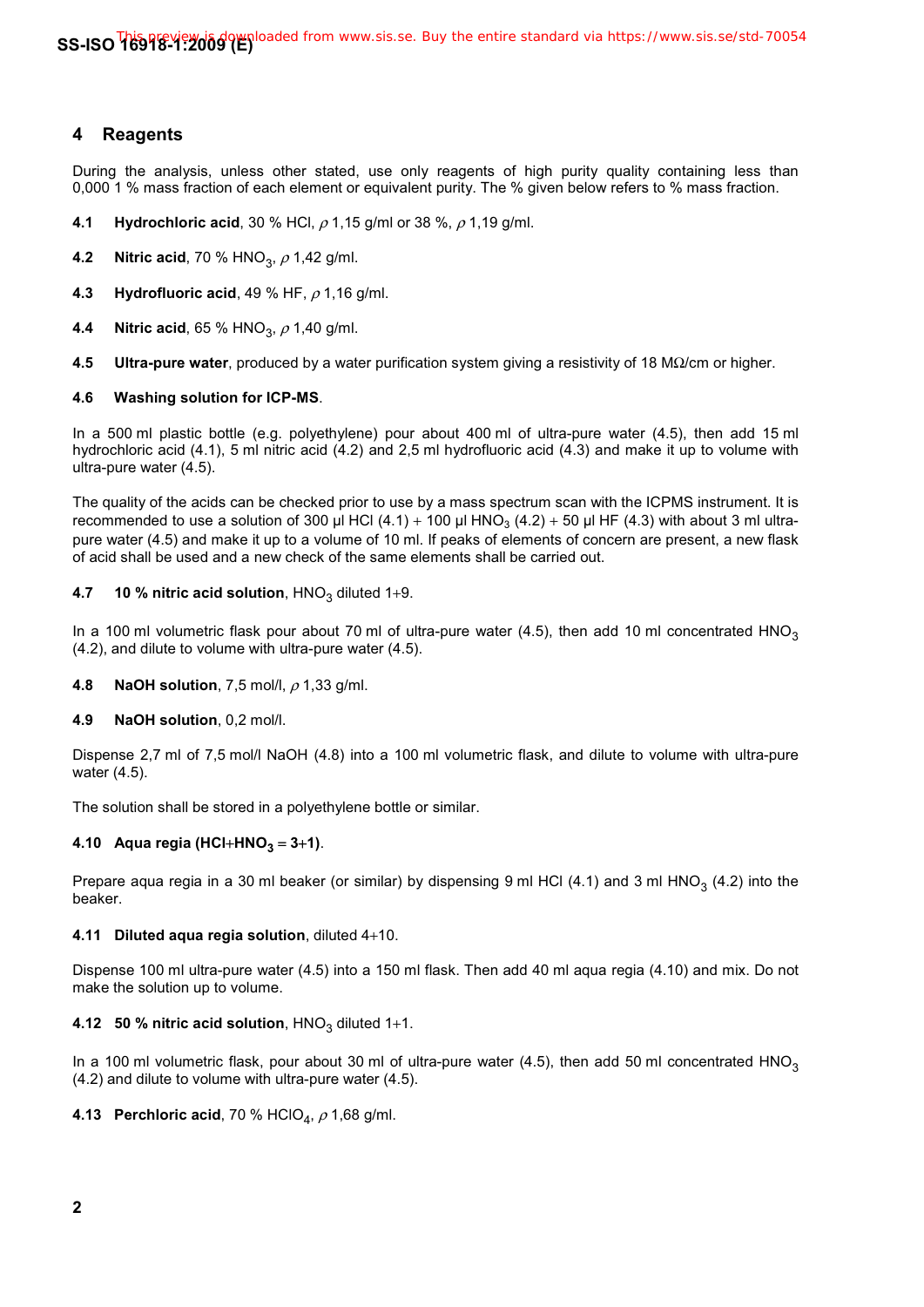**ISO 16918-1:2009(E)** 

#### **4.14 50 % hydrochloric acid solution**, HCl diluted 1+1.

In a 100 ml volumetric flask, pour about 30 ml of ultra-pure water (4.5), then add 50 ml concentrated HCl (4.1) and dilute to volume with ultra-pure water (4.5).

**4.15 Iron**, high purity quality containing less than 0,000 1 % mass fraction of each element.

**4.16 Standard stock solutions**, corresponding to 1 000 mg element per litre.

#### **4.16.1 Tin standard stock solution**

Dissolve 100,0 mg of high purity tin metal (99,9 % mass fraction, minimum) in 3 ml HCl (4.1) and 1 ml HNO<sub>3</sub> (4.2) in a 250 ml beaker. Heat gently to complete dissolution, cool, transfer into a 100 ml volumetric flask, make the solution up to volume with ultra-pure water (4.5) and mix well.

Store the tin standard stock solution in a polyethylene bottle.

#### **4.16.2 Antimony standard stock solution**

Dissolve 100,0 mg of high purity antimony metal (99,9 % mass fraction, minimum) in 3 ml HCl (4.1) and 1 ml  $HNO<sub>3</sub>$  (4.2) in a 250 ml beaker. Heat gently to complete dissolution, cool, transfer into a 100 ml volumetric flask, make the solution up to volume with ultra-pure water (4.5) and mix well.

Store the antimony standard stock solution in a polyethylene bottle.

#### **4.16.3 Cerium standard stock solution**

Dissolve 288,5 mg of pure cerium(IV) sulfate, Ce(SO<sub>4</sub>)<sub>2</sub> 4H<sub>2</sub>O, in 50 ml of a solution of diluted aqua regia (4.11) in a 100 ml volumetric flask. After complete dissolution, make the solution up to volume with diluted aqua regia (4.11) and mix well.

Store the cerium standard stock solution in a polyethylene bottle.

#### **4.16.4 Lead standard stock solution**

Dissolve 100,0 mg of high purity lead metal (99,9 % mass fraction, minimum) in 20 ml of 50 % HNO<sub>3</sub> (4.12) in a 250 ml beaker. Heat gently to complete dissolution, cool, transfer into a 100 ml volumetric flask, make the solution up to volume with ultra-pure water (4.5) and mix well.

Store the lead standard stock solution in a polyethylene bottle.

#### **4.16.5 Bismuth standard stock solution**

Dissolve 100,0 mg of high purity bismuth metal (99,9 % mass fraction, minimum) in 3 ml HCl (4.1) and 1 ml  $HNO<sub>3</sub>$  (4.2) in a 250 ml beaker. Heat gently to complete dissolution, cool, transfer into a 100 ml volumetric flask, make the solution up to volume with ultra-pure water (4.5) and mix well.

Store the bismuth standard stock solution in a polyethylene bottle.

#### **4.16.6 Rhodium standard stock solution**

Dissolve 203,6 mg of pure rhodium(III) chloride, RhCl<sub>3</sub>, in 6 ml aqua regia (4.10), freshly prepared, in a 100 ml volumetric flask. After complete dissolution, make the solution up to volume with ultra-pure water (4.5) and mix well.

Store the rhodium standard stock solution in a polyethylene bottle.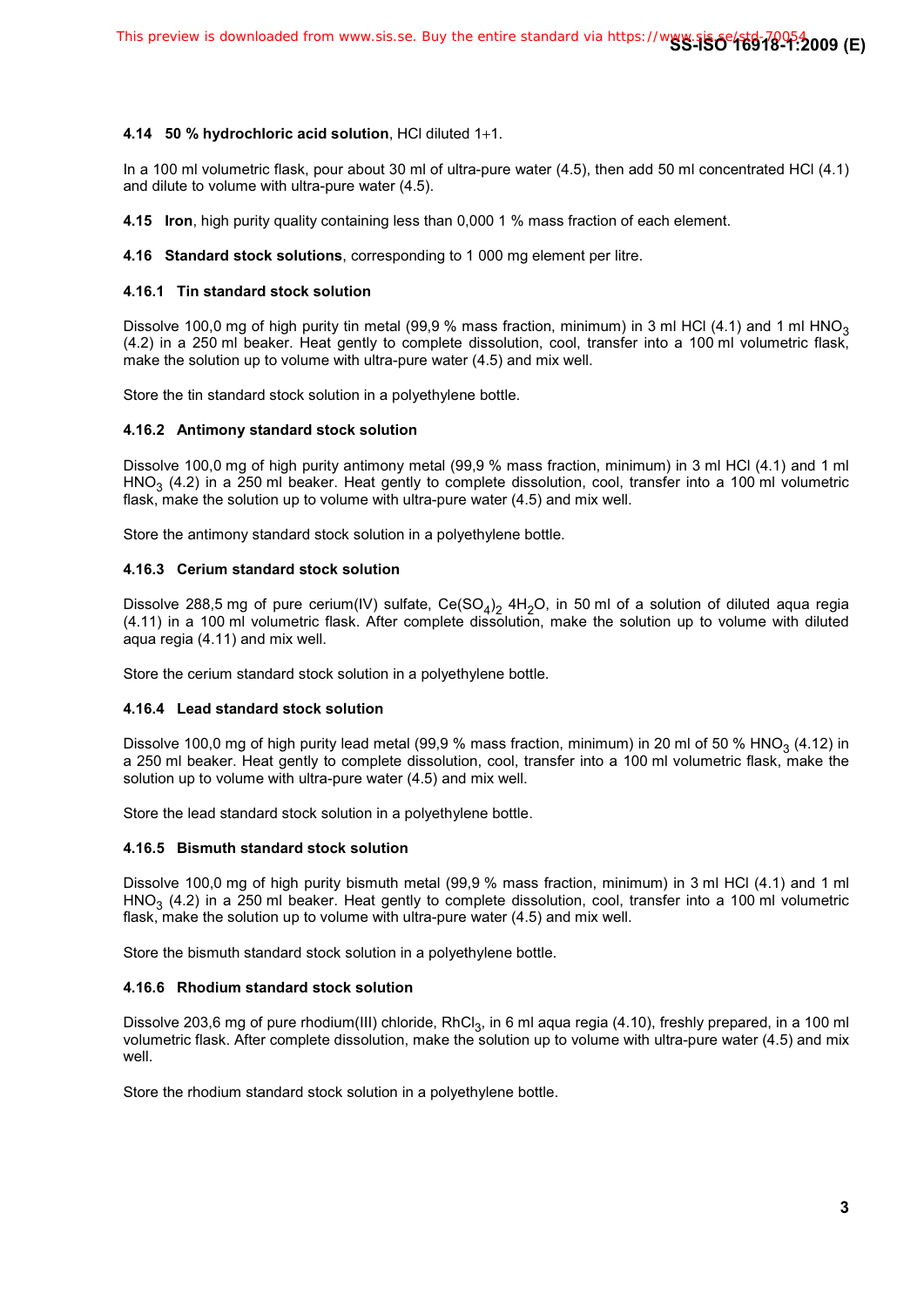#### **4.16.7 Yttrium standard stock solution**

**ISO 16918-1:2009(E)** 

Dissolve 127,0 mg of pure yttrium trioxide,  $Y_2O_3$ , in 6 ml aqua regia (4.10), freshly prepared, in a 100 volumetric flask. After complete dissolution, make the solution up to volume with ultra-pure water (4.5) and mix well.

Store the yttrium standard stock solution in a polyethylene bottle.

#### **4.16.8 Lutetium standard stock solution**

Dissolve 113,7 mg of pure lutetium trioxide, Lu<sub>2</sub>O<sub>3</sub>, in 6 ml aqua regia (4.10), freshly prepared, in a 100 ml volumetric flask. After complete dissolution, make the solution up to volume with ultra-pure water (4.5) and mix well.

Store the lutetium standard stock solution in a polyethylene bottle.

#### **4.16.9 Titanium standard stock solution**

Dissolve 100,0 mg of pure titanium metal (99,9 % mass fraction, minimum) in 30 ml of 50 % HCl (4.14) and 0,2 ml of HF (4.3) in a 250 ml beaker. Heat gently to complete dissolution, cool, transfer into a 100 ml volumetric flask, make the solution up to volume with ultra-pure water (4.5) and mix well.

Store the titanium standard stock solution in a polyethylene bottle.

#### **4.17 Iron matrix solution, 10 000 mg of Fe per litre**

Weigh 0,5 g of the high purity iron (4.15) to the nearest 0,01 mg and transfer it to a 250 ml beaker. Add 20 ml ultra-pure water, and then 0,1 ml HCl (4.1) and finally 5 ml  $HNO<sub>3</sub>$  (4.2). Heat gently to dissolve the iron chips. After complete dissolution, cool, transfer into a 50 ml volumetric flask, make the solution up to volume with ultra-pure water (4.5) and mix well.

Store the iron matrix solution in a polyethylene bottle.

#### **4.18 Mass calibration solution, 100 μg/l of each of the elements Ti, Y, Rh, Sb, Ce, Pb and Bi**

Dispense about 50 ml ultra-pure water (4.5) into a 1 000 ml volumetric flask, and then add 100 μl of each of the standard stock solutions of Ti (4.16.9), Y (4.16.7), Rh (4.16.6), Sb (4.16.2), Ce (4.16.3), Pb (4.16.4) and Bi (4.16.5). Make the solution up to volume with ultra-pure water (4.5) and mix well.

#### **5 Apparatus**

**5.1 Laboratory glassware and plastic ware**, including volumetric flasks, watch-glasses, beakers, polyethylene bottles, polyethylene pipette tips, polystyrene tubes.

All volumetric glassware shall be Class A in accordance with ISO 648 and ISO 1042.

#### **5.2 Micro-pipettes**

The following micro-pipettes are used: 5 μl to 40 μl, 50 μl to 200 μl, 100 μl to 1 000 μl and 1 ml to 5 ml.

**5.3 Microwave-assisted digestion system**, consisting of a laboratory microwave oven and a carousel or holder for polytetrafluoroethylene (PTFE) pressure vessels.

A time-step programme can be used, and during the wet-digestion procedure both pressure and temperature are registered and can be followed on a monitor.